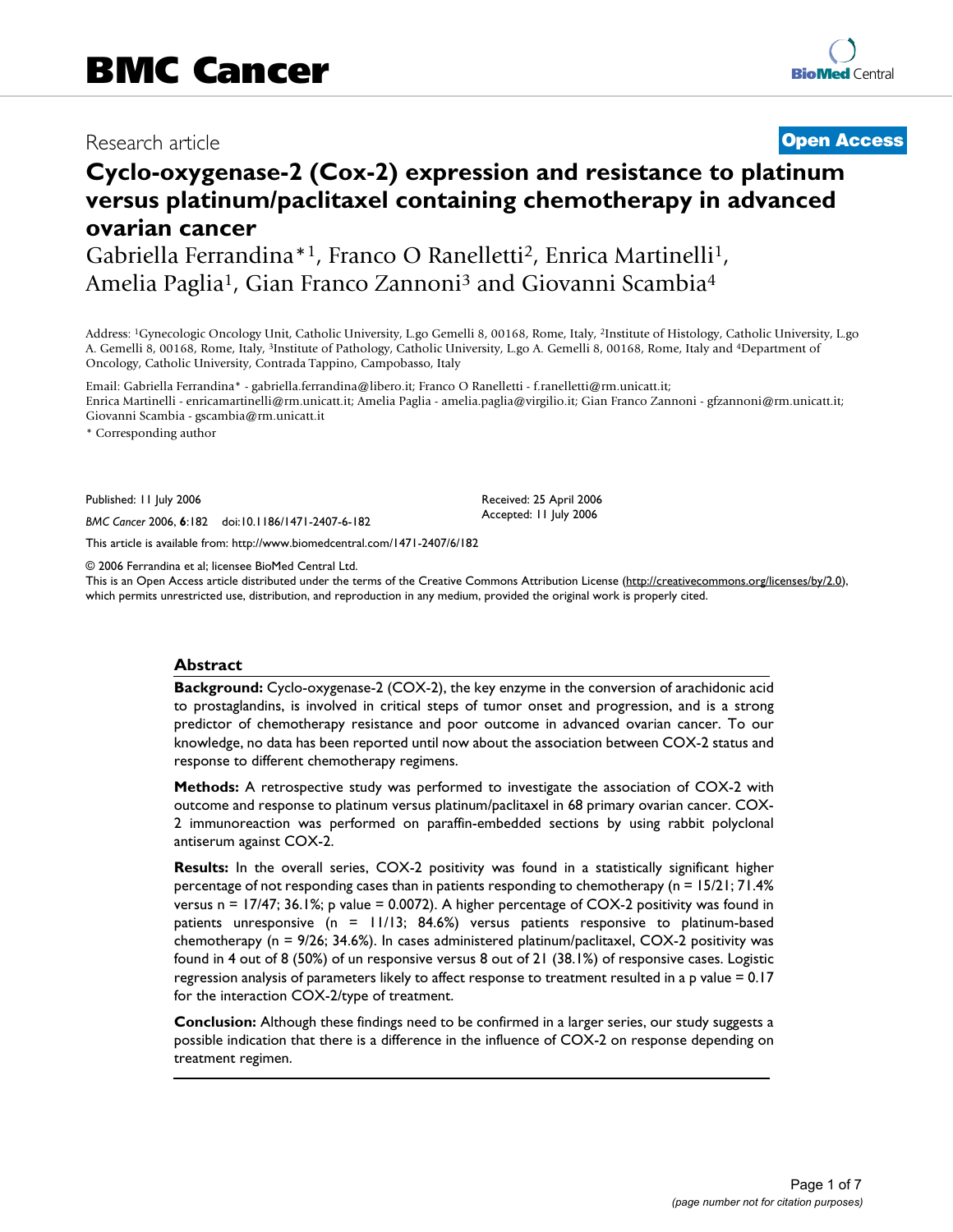# **Background**

Ovarian cancer represents the fifth leading cause of death for cancer in women [1]. More than 70% of cases present with advanced stage of disease at diagnosis and despite advances in cytoreductive surgery and establishment of carboplatin/paclitaxel combination as the standard chemotherapy regimen, intrinsic or acquired tumor chemoresistance remains the major determinant of chemotherapy failure and unfavourable clinical outcome [1,2].

Several molecular alterations have been proposed to support tumor resistance to cytotoxic drugs, such as the expression of MDR phenotype, mutation of p53, bcl2 overexpression [3-5], but only very recently it has been recognized that specific molecular or biological profiles might characterize tumor sensitivity to classes of agents with different mechanisms of action. For instance, mutation of p53 has been demonstrated to be strictly associated with platinum resistance in *in vitro*, and preclinical models as well as in humans [4,6], while it is likely to sustain a higher chance of susceptibility to paclitaxel containing regimens [7,8]. Recently, expression of survivin, a member of the inhibitors of apoptosis protein [9], has been shown to be unrelated to response to cisplatin-based treatment, while its overexpression correlates with resistance to paclitaxel/platinum containing regimen in advanced ovarian carcinoma [10].

We showed that cyclooxygenase-2 (COX-2), the key enzyme in the conversion of arachidonic acid to prostaglandins, involved in critical steps of tumor onset and progression [10], is a strong predictor of chemotherapy resistance and poor outcome in advanced ovarian cancer, as well as cervical cancer patients [12-14]. These findings, also confirmed in other solid tumors, have also provided the rationale for the combination of selective COX-2 inhibitors with cytotoxic agents [15,16].

To our knowledge, no data has been reported until now about the association between COX-2 status and response to different chemotherapy regimens.

The aim of the study was to investigate the association of COX-2 with outcome and response to platinum versus platinum/paclitaxel containing regimens as first line treatment in a single institutional series of primary untreated advanced ovarian cancer patients.

# **Methods**

# *Patient data*

A retrospective analysis of 68 ovarian cancer patients admitted to the Gynecologic Oncology Unit, Catholic University of Rome was planned. The study was approved by our Ethical Committee. Staging was performed according to FIGO classification. In order to make the analysis of the association with response to chemotherapy and outcome the most reliable, a very homogenous series of stage IIIC-IV ovarian cancer patients with measurable disease after primary surgery were included in the study.

Within 2–3 weeks after surgery, all patients underwent 4 to 6 cycles of cisplatin-based (75–100 mg/m2 for each cycle) or platinum/paclitaxel containing (175 mg/m2 for each cycle) chemotherapy. Response to chemotherapy was specifically assessed by gynecological examination, total body CT scan, analysis of CA125 levels. Response to treatment was recorded according to WHO criteria [17], as follows: complete response was defined as disappearance of all clinically detectable disease lesions for at least 4 weeks; partial response was defined as more than 50% reduction in the sum of the products of the two largest perpendicular diameters of bidimensionally measurable lesions for at least 4 weeks; stable disease was defined as regression not meeting the aforementioned criteria for objective response; all other cases were considered to have progressive disease.

For the analysis of the association between COX-2 status and response to treatment patients were categorized in responsive (clinical complete and partial response) versus not responsive cases (no change/progression)

# *Immunohistochemistry*

COX-2 immunoreaction was performed as previously described [12,13]. Briefly, four µm sections of representative formalin-fixed paraffin-embedded blocks from each case were deparaffinized in xylene, rehydrated, treated with 0.3%  $H_2O_2$  in methanol for 10 min, and subjected to heat-induced epitope retrieval in microwave oven using the Dako ChemMate detection kit (DAKO, Glostrup, Denmark). Slides were then simultaneously processed for immunohistochemistry on the TechMate Horizon automated staining system (DAKO) using the Vectastain ABC peroxidase kit (Vector Laboratories, Burlingame, CA). Sections were incubated with normal rabbit serum for 15 min, then with rabbit polyclonal antiserum against COX-2 (Cayman, Ann Arbor, MI, USA) diluted 1:300, for 1 h. Negative controls were performed using non immunized rabbit serum or by omitting the primary antiserum.

The laboratory analysis of COX-2 and evaluation of immunohistochemical results were done without any prior knowledge of the clinical parameters by two different pathologists (FOR, GFZ) by means of light microscopy. Proportion of immunostained cells was scored at low magnification ( $5 \times$  objective lens) by evaluating the entire tumor area. In case of disagreement  $(n = 6/68,$ 8.8%), the sections were submitted to a rejoint evaluation. When tumor area with positive immunostaining was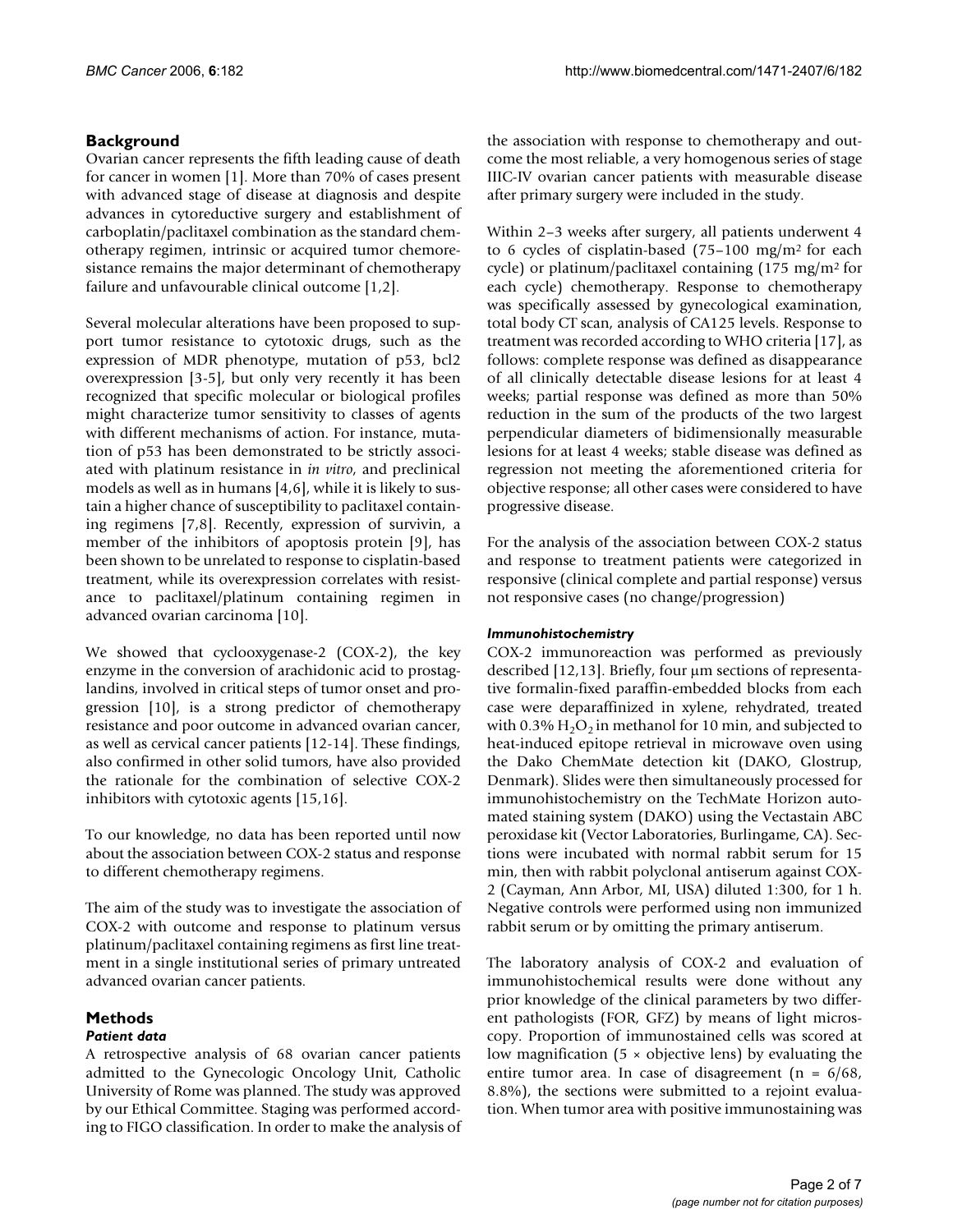| <b>Characteristics</b> | No. of patients | <b>Platinum-containing</b><br>chemotherapy No. (%) | Platinum/paclitaxel containing<br>chemotherapy No. (%) |
|------------------------|-----------------|----------------------------------------------------|--------------------------------------------------------|
| All cases              | 68              | 39                                                 | 29                                                     |
| Age (yrs)              |                 |                                                    |                                                        |
| < 60                   | 43              | 22(51.2)                                           | 21(48.8)                                               |
| $\geq 60$              | 25              | 17(68.0)                                           | 8(32.0)                                                |
| FIGO Stage             |                 |                                                    |                                                        |
| IIIC                   | 50              | 31(62.0)                                           | 19 (38.0)                                              |
| IV                     | 8               | 8(44.4)                                            | 10(55.6)                                               |
| Cytoreduction          |                 |                                                    |                                                        |
| $RT < 1$ cm            | 8               | 12(66.7)                                           | 6(33.3)                                                |
| $RT \geq 1$ cm         | 50              | 27 (54.0)                                          | 7(14.0)                                                |
| Ascites                |                 |                                                    |                                                        |
| No                     | 16              | 8(50.0)                                            | 8(50.0)                                                |
| Yes                    | 52              | 29 (55.8)                                          | 23 (44.2)                                              |
| Histotype              |                 |                                                    |                                                        |
| Serous                 | 54              | 32 (59.2)                                          | 22(40.7)                                               |
| Endometrioid           | 8               | 5(62.5)                                            | 3(37.5)                                                |
| Undifferentiated       | 6               | 2(33.3)                                            | 4(66.7)                                                |
| Other                  | 3               | 2(66.7)                                            | 1(33.3)                                                |
| Grade                  |                 |                                                    |                                                        |
| $GI-2$                 | $\overline{10}$ | 8(80.0)                                            | 2(20.0)                                                |
| G3                     | 53              | 30 (56.6)                                          | 23(43.4)                                               |
| n.a.                   | 5               |                                                    |                                                        |
| COX-2                  |                 |                                                    |                                                        |
| Negative               | 36              | 19 (52.8)                                          | 17(47.2)                                               |
| Positive               | 32              | 20(62.5)                                           | 12(37.5)                                               |

**Table 1: Clinico-pathological characteristics of the patients in the whole series, and according to type of chemotherapy**

in excess of 10 % of total tumor area, the case was scored as positive.

#### *Statistical analysis*

Fisher's exact test or  $\chi^2$  test were used to analyze the distribution of COX-2 positive cases according to clinico-pathological features and response to treatment.

Progression free survival (PFS) was calculated from the date of diagnosis to the date of progression or date last seen. Medians and life tables were computed using the product-limit estimate by the Kaplan and Meier method [18] and the log-rank test was employed to assess the statistical significance [19]. Stepwise logistic regression was used to analyze the role of clinico-pathological parameters as predictors of response to treatment and included the interaction COX-2/type of treatment.

Statistical analysis was carried out using SOLO (BMDP Statistical Software, Los Angeles, CA).

# **Results**

Table 1 summarizes the clinico-pathological characteristics of cases in the whole series and according to the type of first line chemotherapy agents.

In the overall series median age was 57 years (range: 28– 81). Fifty cases (73.5%) were stage IIIC and 18 (26.5%) were stage IV disease.

Cytoreduction to residual tumor 0.5–1 cm was achieved in 18 (26.5%) of cases, while cytoreduction to residual tumor >1 cm was accomplished in 23 (33.8%) of cases. In 27 (39.7%) cases only multiple biopsies (exploratory laparotomy) were performed.

|  |  |  | Table 2: Distribution of COX-2 positive cases according to response to chemotherapy |  |
|--|--|--|-------------------------------------------------------------------------------------|--|
|  |  |  |                                                                                     |  |

| Response to chemotherapy     | <b>Overall series</b> | P value               |        |
|------------------------------|-----------------------|-----------------------|--------|
|                              | No.                   | COX-2 positive No.(%) |        |
|                              | 47                    | 17(36.1)              |        |
| Responsive<br>Not responsive | 21                    | 15(71.4)              | 0.0072 |

\*calculated by Fisher's exact test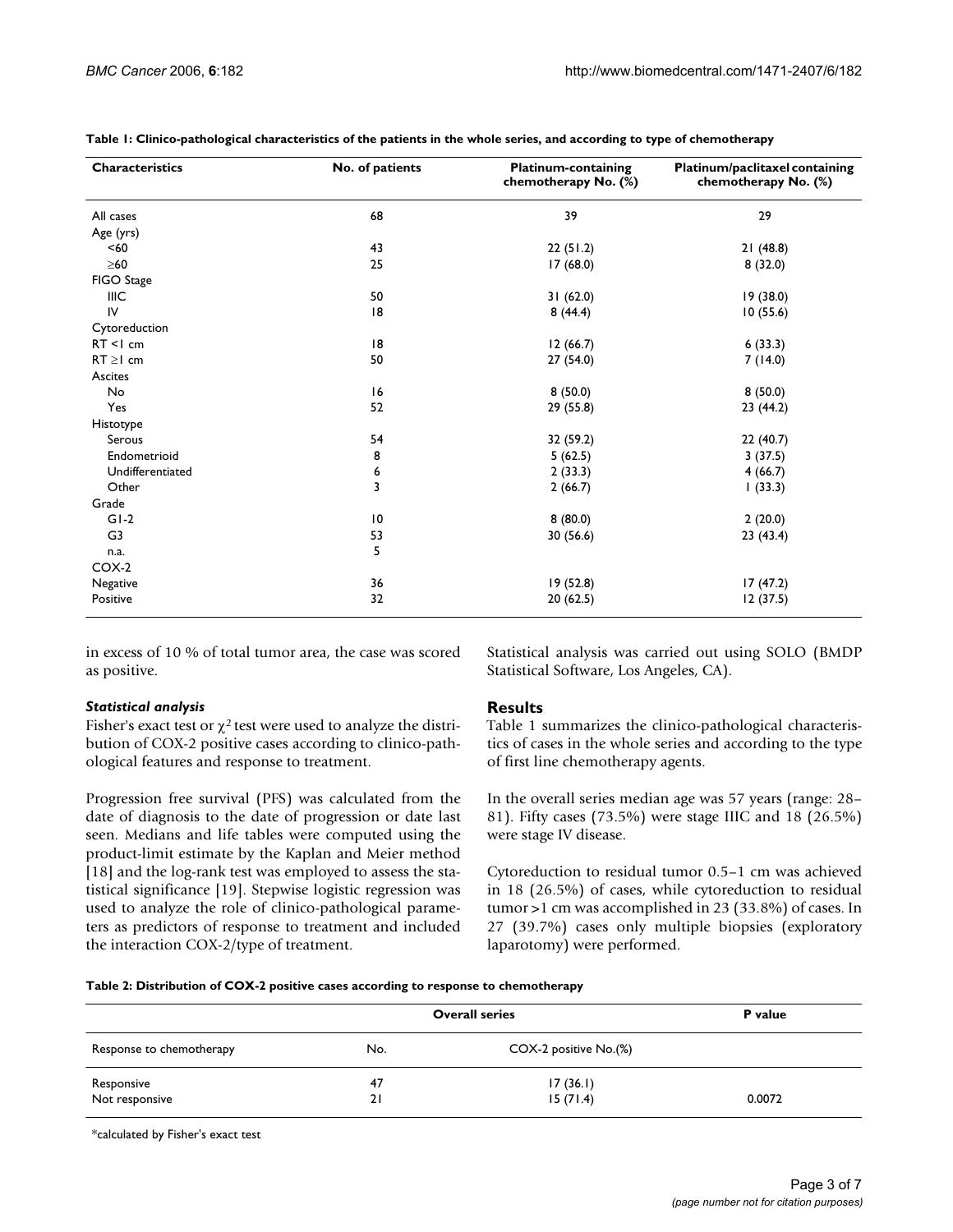| Variable*            | $\chi^{\bf 2}$ estimate | p value |  |  |
|----------------------|-------------------------|---------|--|--|
| Stage                | 0.11                    | 0.7     |  |  |
| Residual tumor       | 4.52                    | 0.03    |  |  |
| COX-2 status         | 2.04                    | 0.09    |  |  |
| Type of chemotherapy | 2.10                    | 0.11    |  |  |
| Interaction          | 1.7                     | 0.17    |  |  |

**Table 3: Logistic regression analysis of clinico-pathological parameters, and COX-2 status as predictors of response to treatment in ovarian cancer patients**

Response was subgrouped as follows: complete/partial vs no change of disease/progression.

\*Variables were subgrouped as follows: stage III vs IV; residual tumor <2 cm vs ≥2 cm; negative vs positive COX-2 status; interaction COX-2 status/ type of treatment

Overall, COX-2 positivity was documented in 32/68 cases (47.0%). In COX-2 positive cases the percentage of positive staining per total tumor area ranged from 15% to 45% (median value 20%). Although the use of raw data provides more information, we decided to use the cut-off value in order to define different risk patient categories. There was no difference in the distribution of age, stage, residual tumor, and histopathological findings, in cases administered platinum versus platinum/paclitaxel containing chemotherapy. As far as response to chemotherapy is concerned, in the overall series 47 patients (69.1%) were considered to be responsive to treatment, while 21 (30.9%) patients were classified as no responders (Table 2).

In Table 2 the association between COX-2 status and response to chemotherapy in the overall series is also summarized: COX-2 positivity was found in a statistically significant higher percentage of not responding cases than in patients responding to chemotherapy ( $n = 15/21$ ; 71.4% versus  $n = 17/47$ ; 36.1%; p value = 0.0072).

Logistic regression analysis including variables likely to affect response to treatment showed that the extent of residual tumor at surgery maintained an independent role as predictor of resistance to treatment (Table 3). The p value of 0.17 of the interaction COX-2/type of treatment suggests that the role of COX-2 on differential response depending on different treatments needs to be clarified in a larger series of cases.

As shown in Table 4, in the group of patients administered platinum-based chemotherapy, COX-2 positivity was found in 11 out of 13 (84.6%) of not responding patients versus 9 out of 26 (34.6%) of responding patients. On the other hand, in cases administered platinum/paclitaxel containing chemotherapy, COX-2 positivity was found in 4 out o 8 (50.0%) of unresponsive versus 8 out of 21 (38.1%) of responsive cases.

#### *Survival analysis*

Follow up data were available for 68 patients. The median follow up was 33 months (range 4–214). During the follow up period, progression of disease was observed in 59 (86.8%) cases. Figure 1 shows the progression free survival (PFS) curve in our population according to type of cytotoxic drugs in the first line treatment. There was no statistically significant difference of clinical outcome in patients administered platinum-based versus platinum/ paclitaxel containing chemotherapy (p value =  $0.44$ ),

#### **Discussion**

This is the first study investigating the association between COX2 status and susceptibility to chemotherapy according to type of cytotoxic agents used in first line treatment

**Table 4: COX-2 positive cases according to response to chemotherapy in the two treatment groups**

| <b>Platinum-containing</b><br>chemotherapy |     |                                  | P value* | Platinum/paclitaxel containing<br>chemotherapy |                                  | P value* |
|--------------------------------------------|-----|----------------------------------|----------|------------------------------------------------|----------------------------------|----------|
| Response to CT                             | No. | <b>COX-2 positive</b><br>No. (%) |          | No.                                            | <b>COX-2 positive</b><br>No. (%) |          |
| Responsive                                 | 26  | 9(34.6)                          |          | 21                                             | 8(38.1)                          |          |
| Not responsive                             | 13  | 11(84.6)                         | 0.0057   | 8                                              | 4(50.0)                          | 0.43     |

\*calculated by Fisher's exact test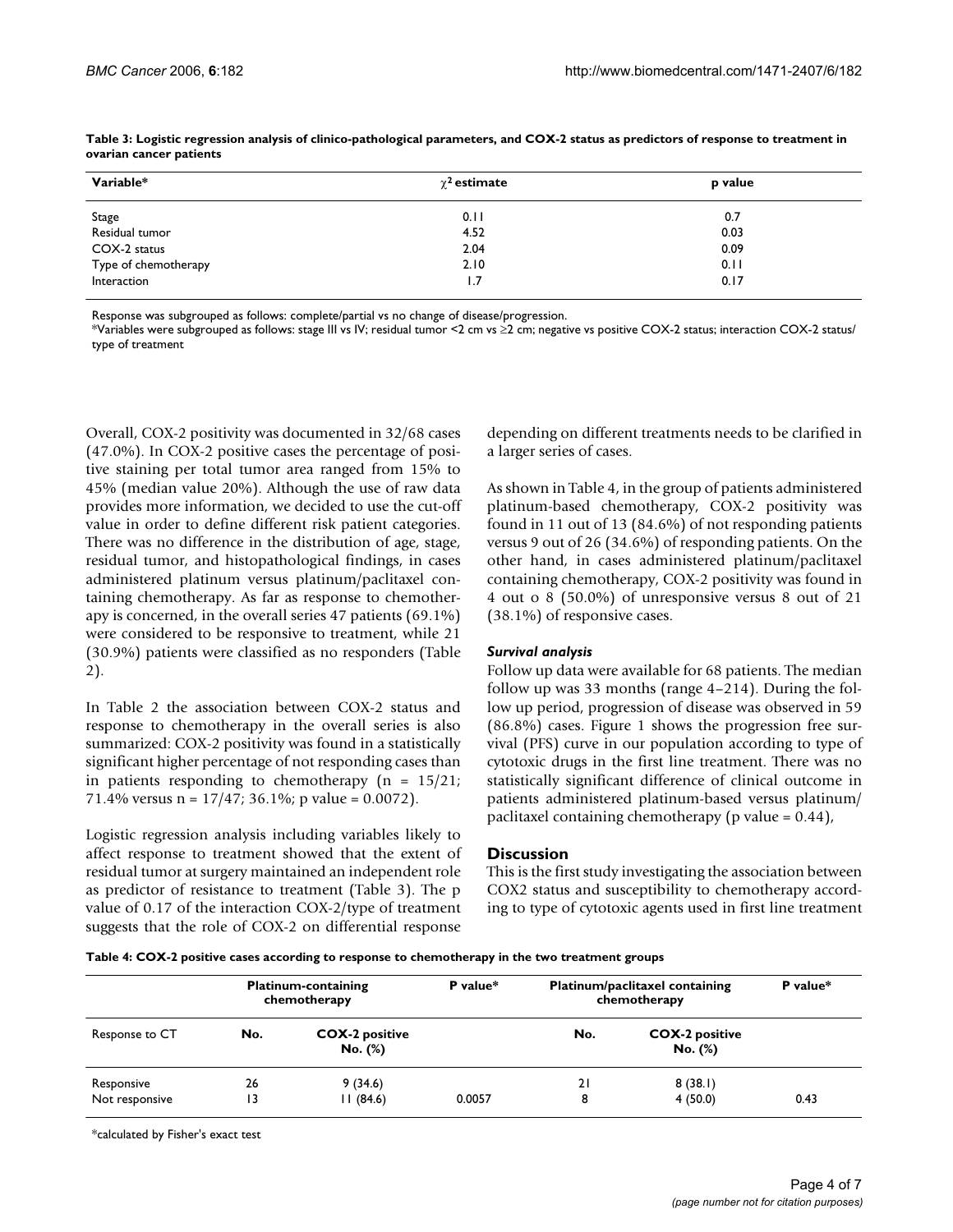

### Figure 1

Progression free survival (PFS) curve in ovarian cancer patients administered platinum containing versus platinum/ paclitaxel containing regimen.

of advanced ovarian cancer with measurable disease after first surgery.

Our findings suggest that there could be a difference in the influence of COX-2 expression depending on type of chemotherapeutic regimen (a difference greater in platinum-based treated cases), although a larger sample series is needed before a definitive conclusion can be drawn.

Our data seems to confirm the association between high COX-expression and poor chance of response to chemotherapy reported in ovarian and cervical tumors [13,14,20]. This finding remains to be clarified at biochemical level, although it is conceivable that the involvement of COX-2 in the crucial biochemical pathways of tumor cell biology might play a major role: indeed, COX-2 has been reported to induce the antiapoptotic bcl-2 protein [21], and to be associated with neoangiogenesis in tumor bearing mice [22]. Since both inhibition of apoptosis and promotion of neoangiogenesis are strictly associated with chemotherapy resistance, it is conceivable that COX-2 expression could play a role as indicator of platinum resistance in ovarian cancer. Moreover, biochemical links between COX-2 and peptidic growth factor system alterations, which are renowned to be associated with resistance to several cytotoxic agents, have been documented [23,24]. Finally, very recent evidences demonstrated the relevant role of COX-2 in the inhibition of DNA damage induction of apoptosis mediated by p53 [25,26]; therefore, tumors overexpressing COX2 are likely to exhibit a reduction of wild-type p53 mediated apoptosis induced by DNA damaging chemotherapeutics, such as platinum compounds, alkylants and anthracyclines, often used in combination. Indeed, a direct association between high COX-2 content and overexpression/mutation of p53

has been reported in ovarian tumors, although conflicting data has been also provided [27-29].

Although the relatively small sample series has to be taken into account as a limit to the power of the analysis, it is conceivable that the addition of taxanes could hinder the COX-2 involvement in drug resistance, by acting on different molecular targets such as microtubule function or bcl-2 [30,31].

It remains to be clarified why there was no significant difference in terms of response rate and clinical outcome in patients administered platinum versus platinum/paclitaxel containing regimens: even if the impact of the relatively small size of our sample series cannot be ruled out, an alternative intriguing working hypothesis is represented by the interference of taxanes with COX-2 promoted pathways. Indeed, it has been reported that the two clinically available taxanes, namely paclitaxel and docetaxel increase COX-2 expression by inducing mRNA transcription and stabilization [32-35]. Moreover, the addition of the specific COX-2 inhibitor celecoxib has been shown to abrogate the marked increase of  $PGE<sub>2</sub>$  levels observed in non small cell lung cancer patients after carboplatin/paclitaxel administration [36]. Whether the potentiation of COX-2 promoted activities by taxanes could influence the overall sensitivity of ovarian cancer cells to the combination platinum/paclitaxel, by conceivably reducing the favourable impact of paclitaxel addition, remains to be verified. In this context, it is noteworthy that the vast majority of the studies exploring the association of taxanes with COX-2 inhibitors were able to document a synergistic antitumor activity *in vitro* and in vivo [33-35].

Finally, although the significance of our findings is not certain given that the standard first-line treatment for ovarian cancer is a combination of platinum with a taxane, we think that our data could provide, if confirmed in a wider series, the rationale to ask for the immunohistochemical assessment of COX-2 status as predictor of response to treatment, only in cases triaged to platinumbased therapy (including platinum/anthracycline or platinum/alkylants combinations, which are still a valid option in selected patients).

#### **Conclusion**

Although these findings need to be confirmed in a larger series, our study suggests a possible indication that there is a difference in the influence of COX-2 on response depending on treatment regimen. The analysis of COX-2 expression in ovarian cancer tissues before and after carboplatin/paclitaxel treatment in patients submitted to exploratory laparotomy and interval debulking surgery after successful neoadjuvant treatment, would be helpful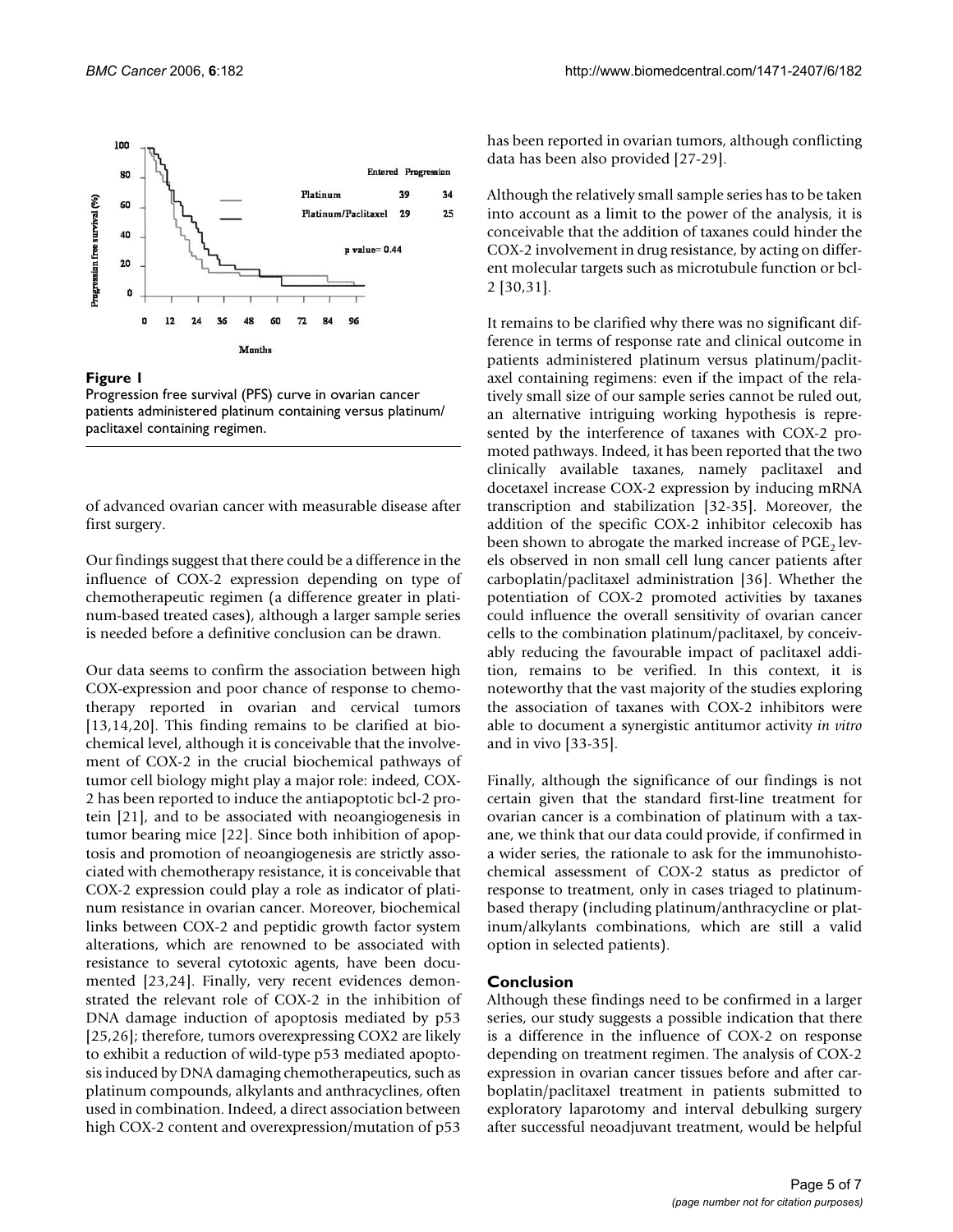in order to assess whether this regimen can modulate COX-2 expression *in vivo*, as very recently reported by Altorki et al. [37].

### **Competing interests**

The author(s) declare that they have no competing interests.

#### **Authors' contributions**

GF conceived the study, was the coordinator of the study, and drafted the manuscript

FOR participated in the design of the study

EM carried out the immunohistochemical analysis

AP was responsible for clinical surveillance

GFZ was responsible for paraffin embedded sections and for the evaluation and scoring of the immunohistochemistry

GS participated in the coordination of the study, and in the conception and drafting of the study.

All authors read and approved the final manuscript.

#### **Acknowledgements**

This work was financially supported by grants from Associazione Italiana per la Ricerca sul Cancro (A.I.R.C) and I.R.I.S-PCR-OG-ONLUS [http://](http://www.iris-og.com) [www.iris-og.com](http://www.iris-og.com).

#### **References**

- 1. Lundis SH, Murray T, Bolden S, Wingo PA: **[Cancer Statistics.](http://www.ncbi.nlm.nih.gov/entrez/query.fcgi?cmd=Retrieve&db=PubMed&dopt=Abstract&list_uids=9449931)** *CA Cancer J Clin* 1998, **48:**6-13.
- 2. Hoskins WJ, Perez CA, Young RC: **Principles and Practice of Gynecologic Oncology.** Philadelphia. PA: Lippincott Williams and Wilkins; 2000:1005-1007.
- 3. Fink D, Nebel S, Aebi S, Zheng H, Cenni B, Nehme A, Christen RD, Howell SB: **[The role of DNA mismatch repair in platinum](http://www.ncbi.nlm.nih.gov/entrez/query.fcgi?cmd=Retrieve&db=PubMed&dopt=Abstract&list_uids=8895738) [drug resistance.](http://www.ncbi.nlm.nih.gov/entrez/query.fcgi?cmd=Retrieve&db=PubMed&dopt=Abstract&list_uids=8895738)** *Cancer Res* 1996, **56:**4881-4886.
- 4. Righetti SC, Della Torre G, Pilotti S, Menard S, Ottone F, Pierotti MA, Lavarino C, Cornarotti M, Oriana S, Bohm S, Bresciani GL, Spatti G, Zunino F: **[A comparative study of p53 mutations, protein](http://www.ncbi.nlm.nih.gov/entrez/query.fcgi?cmd=Retrieve&db=PubMed&dopt=Abstract&list_uids=8630996) [accumulation, and response to cisplatin based chemother](http://www.ncbi.nlm.nih.gov/entrez/query.fcgi?cmd=Retrieve&db=PubMed&dopt=Abstract&list_uids=8630996)[apy in advanced ovarian carcinoma.](http://www.ncbi.nlm.nih.gov/entrez/query.fcgi?cmd=Retrieve&db=PubMed&dopt=Abstract&list_uids=8630996)** *Cancer Res* 1996, **56:**689-693.
- 5. Murata T, Haisa M, Uetsuka H, Nobuhisha T, Ookawa T, Tabuchi Y, Shirakawa Y, Yamatsuji T, Matsuoka J, Nishiyama M, Tanaka N, Naomoto Y: **[Molecular mechanisms of chemoresistance to cispla](http://www.ncbi.nlm.nih.gov/entrez/query.fcgi?cmd=Retrieve&db=PubMed&dopt=Abstract&list_uids=15138626)[tin in ovarian cancer cells.](http://www.ncbi.nlm.nih.gov/entrez/query.fcgi?cmd=Retrieve&db=PubMed&dopt=Abstract&list_uids=15138626)** *Int J Mol Med* 2004, **13(6):**865-868.
- 6. Ferrandina G, Fagotti A, Salerno G, Natali PG, Mottolese M, Maneschi F, De Pasqua A, Benedetti Panici P, Mancuso S, Scambia G: **[P53 over](http://www.ncbi.nlm.nih.gov/entrez/query.fcgi?cmd=Retrieve&db=PubMed&dopt=Abstract&list_uids=10574264)[expression is associated with cytoreduction and response to](http://www.ncbi.nlm.nih.gov/entrez/query.fcgi?cmd=Retrieve&db=PubMed&dopt=Abstract&list_uids=10574264) [chemotherapy in ovarian cancer.](http://www.ncbi.nlm.nih.gov/entrez/query.fcgi?cmd=Retrieve&db=PubMed&dopt=Abstract&list_uids=10574264)** *Br J Cancer* 1999, **81:**733-740.
- 7. Lavarino C, Pilotti S, Oggionni M, Gatti L, Perego P, Bresciani G, Pierotti M, Scambia G, Ferrandina G, Fagotti A, Mangioni C, Lucchini V, Vecchione F, Bolis G, Scarfone G, Zunino F: **[p53 status and](http://www.ncbi.nlm.nih.gov/entrez/query.fcgi?cmd=Retrieve&db=PubMed&dopt=Abstract&list_uids=11099323) [response to platinum/paclitaxel based chemotherapy in](http://www.ncbi.nlm.nih.gov/entrez/query.fcgi?cmd=Retrieve&db=PubMed&dopt=Abstract&list_uids=11099323) [advanced ovarian carcinoma.](http://www.ncbi.nlm.nih.gov/entrez/query.fcgi?cmd=Retrieve&db=PubMed&dopt=Abstract&list_uids=11099323)** *J Clin Oncol* 2000, **18:**3936-3945.
- 8. Wahl AF, Donaldson KL, Fairchild C, Lee FY, Foster SA, Demers GW, Galloway DA: **[Loss of normal p53 function confers sensitiza](http://www.ncbi.nlm.nih.gov/entrez/query.fcgi?cmd=Retrieve&db=PubMed&dopt=Abstract&list_uids=8564846)[tion to Taxol by increasing G2/M arrest and apoptosis.](http://www.ncbi.nlm.nih.gov/entrez/query.fcgi?cmd=Retrieve&db=PubMed&dopt=Abstract&list_uids=8564846)** *Nat Med* 1996, **2:**72-79.
- 9. La Casse EC, Baird S, Korneluk RG, MacKenzie AE: **The inhibitors of apoptosis (IAPs) and their emerging role in cancer.** *Oncogene* 1998, **17:**3257-3259.
- 10. Zaffaroni N, Pennati M, Colella G, Perego P, Supino R, Gatti L, Zunino F, Daidone MG: **[Expression of the antipoptotic gene survivin](http://www.ncbi.nlm.nih.gov/entrez/query.fcgi?cmd=Retrieve&db=PubMed&dopt=Abstract&list_uids=12363043) [correlates with taxol resistance in human ovarian cancer.](http://www.ncbi.nlm.nih.gov/entrez/query.fcgi?cmd=Retrieve&db=PubMed&dopt=Abstract&list_uids=12363043)** *Cell Mol Life Sci* 2002, **59:**1406-1412.
- 11. Chandrasekharan NV, Simmons DL: **[The cyclooxygenases.](http://www.ncbi.nlm.nih.gov/entrez/query.fcgi?cmd=Retrieve&db=PubMed&dopt=Abstract&list_uids=15345041)** *Genome Biology* 2004, **5:**241-247.
- 12. Ferrandina G, Lauriola L, Zannoni GF, Fagotti A, Fanfani F, Legge F, Maggiano N, Gessi M, Mancuso S, Ranelletti FO, Scambia G: **Increased cyclooxygenase-2 (COX-2) expression is associ[ated with chemotherapy resistance and outcome in ovarian](http://www.ncbi.nlm.nih.gov/entrez/query.fcgi?cmd=Retrieve&db=PubMed&dopt=Abstract&list_uids=12181243) [cancer patients.](http://www.ncbi.nlm.nih.gov/entrez/query.fcgi?cmd=Retrieve&db=PubMed&dopt=Abstract&list_uids=12181243)** *Ann Oncol* 2002, **13:**1205-1211.
- 13. Ferrandina G, Ranelletti FO, Legge F, Gessi M, Salutari V, Distefano MG, Lauriola L, Zannoni GF, Martinelli E, Scambia G: **[Prognostic](http://www.ncbi.nlm.nih.gov/entrez/query.fcgi?cmd=Retrieve&db=PubMed&dopt=Abstract&list_uids=15131052) [role of the ratio between cyclooxygenase-2 \(COX-2\) in](http://www.ncbi.nlm.nih.gov/entrez/query.fcgi?cmd=Retrieve&db=PubMed&dopt=Abstract&list_uids=15131052) [tumor and stroma compartments in cervical cancer.](http://www.ncbi.nlm.nih.gov/entrez/query.fcgi?cmd=Retrieve&db=PubMed&dopt=Abstract&list_uids=15131052)** *Clin Cancer Res* 2004, **10(9):**3117-3123.
- 14. Ferrandina G, Lauriola L, Distefano MG, Zannoni GF, Gessi M, Legge F, Maggiano N, Mancuso S, Capelli A, Scambia G, Ranelletti FO: **Increased cyclooxygenase-2 (COX-2) expression is associ[ated with chemotherapy resistance and poor survival in cer](http://www.ncbi.nlm.nih.gov/entrez/query.fcgi?cmd=Retrieve&db=PubMed&dopt=Abstract&list_uids=11844819)[vical cancer patients.](http://www.ncbi.nlm.nih.gov/entrez/query.fcgi?cmd=Retrieve&db=PubMed&dopt=Abstract&list_uids=11844819)** *J Clin Oncol* 2002, **20:**973-981.
- 15. Altundag O, Altundag K, Morandi P, Gunduz M: **[Cyclooxygenase-2](http://www.ncbi.nlm.nih.gov/entrez/query.fcgi?cmd=Retrieve&db=PubMed&dopt=Abstract&list_uids=15319254) [inhibitor and cisplatin combination as radiosensitizer in the](http://www.ncbi.nlm.nih.gov/entrez/query.fcgi?cmd=Retrieve&db=PubMed&dopt=Abstract&list_uids=15319254) [treatment of head and neck cancer patients.](http://www.ncbi.nlm.nih.gov/entrez/query.fcgi?cmd=Retrieve&db=PubMed&dopt=Abstract&list_uids=15319254)** *Ann Oncol* 2004, **15:**1444-1445.
- 16. Awara WM, El-Sisi AZ, El-Sayad ME, Goda AE: **[The potential role](http://www.ncbi.nlm.nih.gov/entrez/query.fcgi?cmd=Retrieve&db=PubMed&dopt=Abstract&list_uids=15458769) of cyclooxygenase-2 inhibitors in the treatment of experi[mentally induced mammary tumor: does celecoxib enhance](http://www.ncbi.nlm.nih.gov/entrez/query.fcgi?cmd=Retrieve&db=PubMed&dopt=Abstract&list_uids=15458769) [the anti-tumor activity of doxorubicin?](http://www.ncbi.nlm.nih.gov/entrez/query.fcgi?cmd=Retrieve&db=PubMed&dopt=Abstract&list_uids=15458769)** *Pharmacol Res* 2004, **50:**487-498.
- 17. World Health Organization: **WHO handbook for reporting results of cancer treatment.** WHO, Geneva, Offset publication no.48; 1979:16-21.
- Kaplan E, Meyer P: **Non parametric estimation from incomplete observations.** *J Am Statist Association* 1958, **53:**457-481.
- 19. Mantel N: **[Evaluation of survival data and two new rank order](http://www.ncbi.nlm.nih.gov/entrez/query.fcgi?cmd=Retrieve&db=PubMed&dopt=Abstract&list_uids=5910392) [statistics arising in its consideration.](http://www.ncbi.nlm.nih.gov/entrez/query.fcgi?cmd=Retrieve&db=PubMed&dopt=Abstract&list_uids=5910392)** *Cancer Chemother Rep* 1966, **50:**163-170.
- 20. Raspollini MR, Amunni G, Villanucci A, Boddi V, Baroni G, Taddei A, Taddei GL: **[Expression of inducible nitric oxide synthase and](http://www.ncbi.nlm.nih.gov/entrez/query.fcgi?cmd=Retrieve&db=PubMed&dopt=Abstract&list_uids=14984945) [cyclooxygenase-2 in ovarian cancer: correlation with clinical](http://www.ncbi.nlm.nih.gov/entrez/query.fcgi?cmd=Retrieve&db=PubMed&dopt=Abstract&list_uids=14984945) [outcome.](http://www.ncbi.nlm.nih.gov/entrez/query.fcgi?cmd=Retrieve&db=PubMed&dopt=Abstract&list_uids=14984945)** *Gynecol Oncol* 2004, **92(3):**806-812.
- 21. Liu XH, Yao S, Kirschenbaum A, Levine AC: **[NS-398, a selective](http://www.ncbi.nlm.nih.gov/entrez/query.fcgi?cmd=Retrieve&db=PubMed&dopt=Abstract&list_uids=9766645) [cyclooxygenase-2 inhibitor, induces apoptosis and down-reg](http://www.ncbi.nlm.nih.gov/entrez/query.fcgi?cmd=Retrieve&db=PubMed&dopt=Abstract&list_uids=9766645)[ulates bcl-2 expression in LNCap cells.](http://www.ncbi.nlm.nih.gov/entrez/query.fcgi?cmd=Retrieve&db=PubMed&dopt=Abstract&list_uids=9766645)** *Cancer Res* 1998, **58:**4245-4249.
- 22. Liu XH, Kirschenbaum A, Yao S, Lee R, Holland JF, Levine AC: **Inhibition of cyclooxyenase-2 suppresses angiogenesis and the growth of prostate cancer in vivo.** *J Urology* 2000, **164:**820-825.
- 23. Vadlamudi R, Mandal M, Adam L, Steinbach G, Mendelsohn J, Kumar R: **[Regulation of cyclooxygenase-2 pathway by HER2 recep](http://www.ncbi.nlm.nih.gov/entrez/query.fcgi?cmd=Retrieve&db=PubMed&dopt=Abstract&list_uids=9927188)[tor.](http://www.ncbi.nlm.nih.gov/entrez/query.fcgi?cmd=Retrieve&db=PubMed&dopt=Abstract&list_uids=9927188)** *Oncogene* 1999, **18:**315-324.
- 24. Kinoshita T, Takahashi Y, Sakashita T, Inoue H, Tanabe T, Yoshimoto T: **[Growth stimulation and induction of epidermal growth](http://www.ncbi.nlm.nih.gov/entrez/query.fcgi?cmd=Retrieve&db=PubMed&dopt=Abstract&list_uids=10216286) [factor receptor by overexpression of cyclooxygenase 1 and 2](http://www.ncbi.nlm.nih.gov/entrez/query.fcgi?cmd=Retrieve&db=PubMed&dopt=Abstract&list_uids=10216286) [in human colon carcinoma cells.](http://www.ncbi.nlm.nih.gov/entrez/query.fcgi?cmd=Retrieve&db=PubMed&dopt=Abstract&list_uids=10216286)** *Biochim Biophys Acta* 1999, **1438:**120-130.
- 25. Choi EM, Heo JI, Oh JI, Kim YM, Ha KS, Kim JI, Han JA: **[COX-2 reg](http://www.ncbi.nlm.nih.gov/entrez/query.fcgi?cmd=Retrieve&db=PubMed&dopt=Abstract&list_uids=15707991)[ulates p53 activity and inhibits DNA damage-induced apop](http://www.ncbi.nlm.nih.gov/entrez/query.fcgi?cmd=Retrieve&db=PubMed&dopt=Abstract&list_uids=15707991)[tosis.](http://www.ncbi.nlm.nih.gov/entrez/query.fcgi?cmd=Retrieve&db=PubMed&dopt=Abstract&list_uids=15707991)** *Biochem Biophys Res Commun* 2005, **328(4):**1107-1112.
- 26. Corcoran CA, He Q, Huang Y, Sheikh MS: **[Cycloxygenase-2 inter](http://www.ncbi.nlm.nih.gov/entrez/query.fcgi?cmd=Retrieve&db=PubMed&dopt=Abstract&list_uids=15608668)[acts with p53 and interferes with p53-dependent transcrip](http://www.ncbi.nlm.nih.gov/entrez/query.fcgi?cmd=Retrieve&db=PubMed&dopt=Abstract&list_uids=15608668)[tion and apoptosis.](http://www.ncbi.nlm.nih.gov/entrez/query.fcgi?cmd=Retrieve&db=PubMed&dopt=Abstract&list_uids=15608668)** *Oncogene* 2005, **24:**1634-1640.
- 27. Erkinheimo TL, Lassus H, Finne P, van Rees BP, Leminen A, Ylikorkala O, Baglund C, Butzow R, Ristimaki A: **[Elevated cyclooxygenase-2](http://www.ncbi.nlm.nih.gov/entrez/query.fcgi?cmd=Retrieve&db=PubMed&dopt=Abstract&list_uids=14760075) expression is associated with altered expression of p53 and [SMAD4, amplification of HER-2/neu, and poor outcome in](http://www.ncbi.nlm.nih.gov/entrez/query.fcgi?cmd=Retrieve&db=PubMed&dopt=Abstract&list_uids=14760075) [serous ovarian carcinoma.](http://www.ncbi.nlm.nih.gov/entrez/query.fcgi?cmd=Retrieve&db=PubMed&dopt=Abstract&list_uids=14760075)** *Clin Cancer Res* 2004, **10(2):**538-545.
- 28. Shigemasa K, Tian X, Gu L, Shiroyama Y, Nagai N, Ohama K: **[Expres](http://www.ncbi.nlm.nih.gov/entrez/query.fcgi?cmd=Retrieve&db=PubMed&dopt=Abstract&list_uids=12469191)[sion of cyclooxygenase-2 and its relationship to p53 accumu](http://www.ncbi.nlm.nih.gov/entrez/query.fcgi?cmd=Retrieve&db=PubMed&dopt=Abstract&list_uids=12469191)[lation in ovarian adenocarcinomas.](http://www.ncbi.nlm.nih.gov/entrez/query.fcgi?cmd=Retrieve&db=PubMed&dopt=Abstract&list_uids=12469191)** *Int J Oncol* 2003, **22:**99-105.
- 29. Ali-Fehmi R, Che M, Khalifeh I, Malone JM, Morris R, Lawrence WD, Munkarah AR: **[The effect of cyclooxygenase-2 expression on](http://www.ncbi.nlm.nih.gov/entrez/query.fcgi?cmd=Retrieve&db=PubMed&dopt=Abstract&list_uids=14508829)**